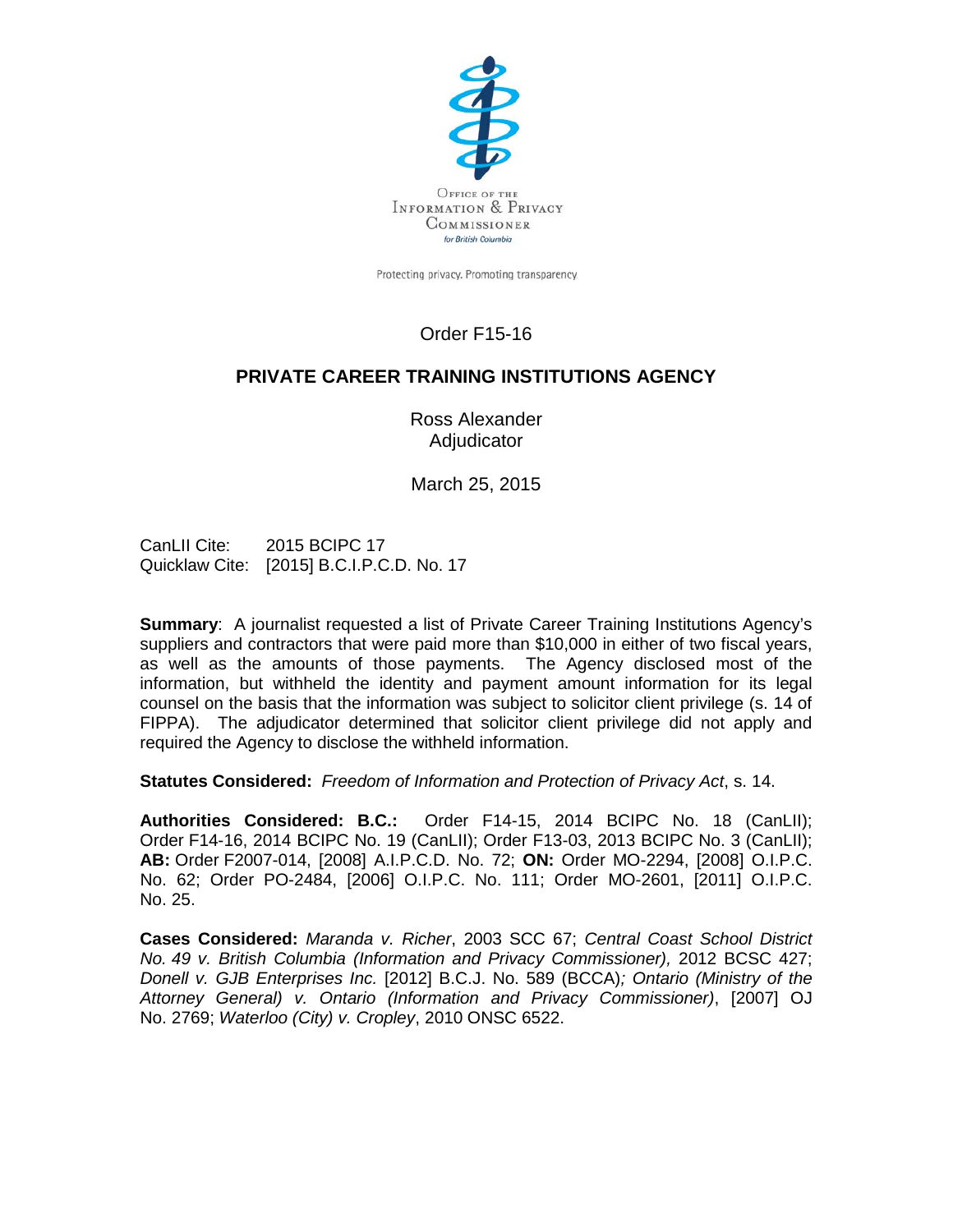## **INTRODUCTION**

[1] This inquiry relates to a journalist's request to the Private Career Training Institutions Agency ("Agency") for a list of its suppliers and contractors that were paid \$[1](#page-1-0)0,000 or more in either of two fiscal years.<sup>1</sup> He specifically requested that the list include the names of the suppliers and contractors, and the dollar amount of the payments.

*\_\_\_\_\_\_\_\_\_\_\_\_\_\_\_\_\_\_\_\_\_\_\_\_\_\_\_\_\_\_\_\_\_\_\_\_\_\_\_\_\_\_\_\_\_\_\_\_\_\_\_\_\_\_\_\_\_\_\_\_\_\_\_\_\_\_\_\_\_\_*

[2] The Agency created a list for each of the two requested fiscal years, and disclosed most of the requested information on those lists. [2](#page-1-1) It withheld four entries that contain the names and specific amounts the Agency paid its outside legal counsel. The Agency is withholding this information on the basis that it is exempt from disclosure because it is subject to solicitor client privilege under s. 14 of the *Freedom of Information and Protection of Privacy Act* ("FIPPA").

[3] The applicant requested that the Office of the Information and Privacy Commissioner review the Agency's decision to withhold information. Mediation did not resolve this matter, and the applicant requested that it proceed to inquiry under Part 5 of FIPPA.

## **ISSUE**

[4] The issue in this inquiry is whether the Agency is authorized to refuse to disclose information because it is subject to solicitor client privilege under s. 14 of FIPPA.

[5] Section 57(1) of FIPPA provides that the Agency has the burden of proof to establish that s. 14 applies.

#### **DISCUSSION**

[6] **Background** –– The Agency is a Crown corporation operating under the Ministry of Advanced Education. It was created to protect students at private post-secondary institutions that provide career training in British Columbia by setting basic education and quality standards that must be met by these institutions.

[7] The applicant seeks legal fee information from the Agency because in his view there appears to be a conflict of interest in the Agency's decision to retain

<span id="page-1-1"></span>

<span id="page-1-0"></span><sup>&</sup>lt;sup>1</sup> The request was for the 2012 and 2013 fiscal years.<br><sup>2</sup> Section 6(2) of FIPPA requires public bodies to create a record for an applicant if it can be created from a machine readable record in the custody or under the control of the public body using its normal computer hardware and software and technical expertise, without unreasonably interfering with the operations of the public body. On receiving the applicant's request, the Agency determined that s. 6(2) of FIPPA required it to create the records, so it created the lists: Affidavit of M. Schwan at para. 7.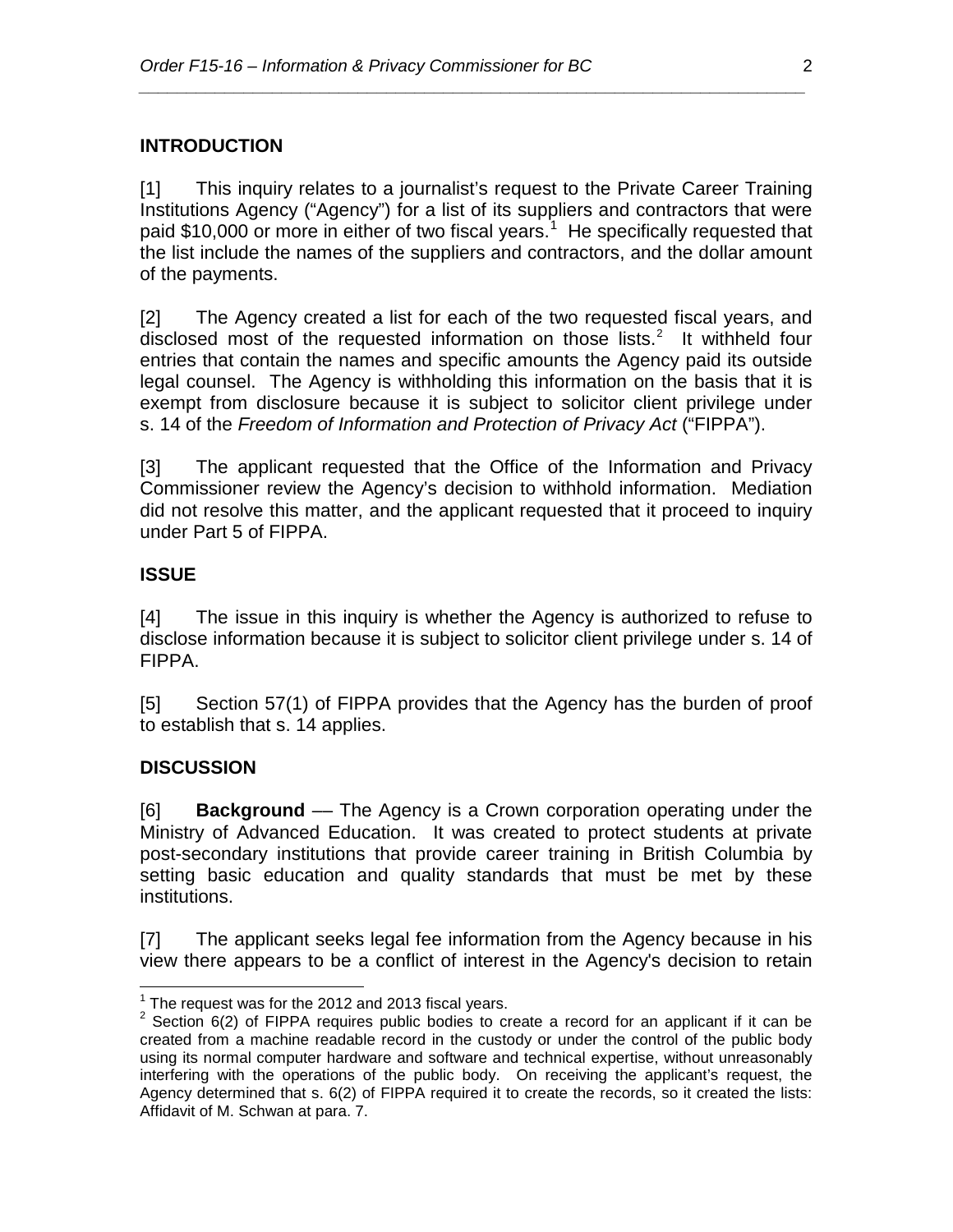the law firm Lawson Lundell to handle litigation against two private education companies.

*\_\_\_\_\_\_\_\_\_\_\_\_\_\_\_\_\_\_\_\_\_\_\_\_\_\_\_\_\_\_\_\_\_\_\_\_\_\_\_\_\_\_\_\_\_\_\_\_\_\_\_\_\_\_\_\_\_\_\_\_\_\_\_\_\_\_\_\_\_\_*

[8] This is not the first inquiry involving the applicant and the Agency on this subject. Order F14-15 $3$  related to the applicant's request for records about the Agency's procurement of legal services from Lawson Lundell. The issue in that inquiry was whether solicitor client privilege applied to the legal fee stated in an email from the Agency's in-house lawyer to Lawson Lundell in relation to specific legal services.<sup>[4](#page-2-1)</sup> Further, Order F14-16<sup>[5](#page-2-2)</sup> related to the applicant's request for copies of invoices from, and proofs of payment to, Lawson Lundell in 2012. I determined in both orders that the Agency was authorized to refuse to disclose the withheld information because it was subject to solicitor client privilege under s. 14 of FIPPA.

[9] The applicant submits that Orders F14-15 and F14-16 are materially different to this inquiry. He states that the records he sought in the two earlier requests would have put the Agency's legal services invoices under a microscope. However, in his view, the information in this current request provides a broader view of what took place.

[10] The Agency submits the applicant is seeking the same privileged information in this inquiry that he sought in the previous inquiries, and that ordering the Agency to disclose the requested information would effectively allow the applicant to circumvent the rules of solicitor client privilege. The Agency states that if the applicant wants an overview of its expenses, its annual financial statements are publicly available on the British Columbia Ministry of Finance website, and expenses such as "Professional Fees" are listed in those financial statements.

[11] **Information in Dispute** –– The records before me are two lists with the names of suppliers and contractors the Agency paid \$10,000 or more in a requested fiscal year, as well as the total dollar amount paid for that year. There is one list for each requested fiscal year. Most of the information in these lists have already been disclosed to the applicant.

[12] The withheld information in dispute is a total of four entries on these lists, each of which identifies a law firm and the amount it was paid in that fiscal year.

<span id="page-2-0"></span> <sup>3</sup> Order F14-15, 2014 BCIPC No. 18.

<span id="page-2-1"></span><sup>&</sup>lt;sup>4</sup> The Agency disclosed that entire email to the applicant except for the legal fee prior to that inquiry.

<span id="page-2-2"></span><sup>5</sup> Order F14-16, 2014 BCIPC No. 19.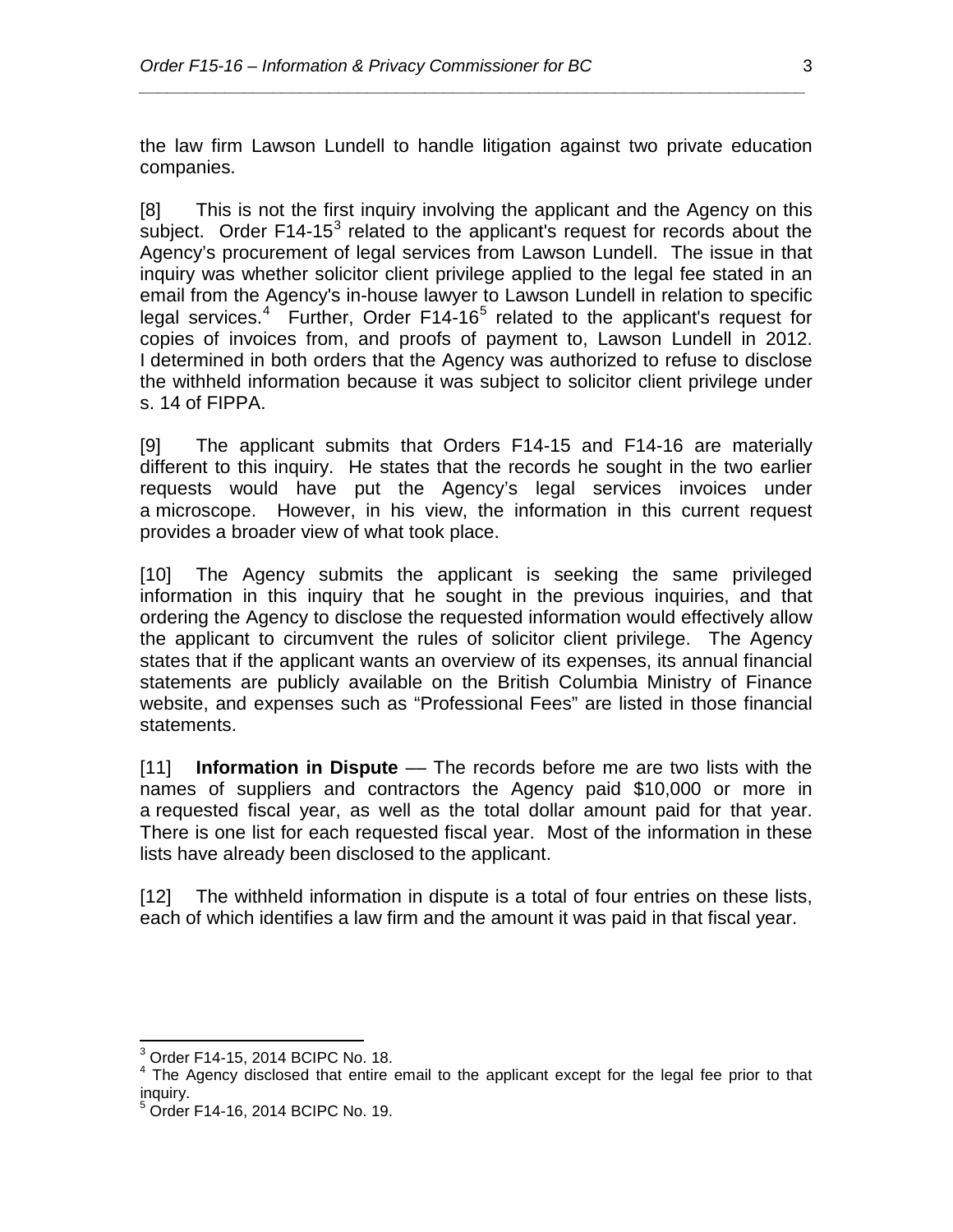*Solicitor Client Privilege – s. 14* 

[13] Section 14 of FIPPA states:

The head of a public body may refuse to disclose to an applicant information that is subject to solicitor client privilege.

*\_\_\_\_\_\_\_\_\_\_\_\_\_\_\_\_\_\_\_\_\_\_\_\_\_\_\_\_\_\_\_\_\_\_\_\_\_\_\_\_\_\_\_\_\_\_\_\_\_\_\_\_\_\_\_\_\_\_\_\_\_\_\_\_\_\_\_\_\_\_*

[14] In 2003, the Supreme Court of Canada confirmed in *Maranda v. Richer*[6](#page-3-0) [*Maranda*] that there is a presumption that lawyers' billing information in statements of accounts or other documents is subject to solicitor client privilege, but that it can be rebutted by the party seeking the release of the records.<sup>[7](#page-3-1)</sup> This presumption recognizes the importance of solicitor client privilege, as well as the inherent difficulties in determining the extent to which the information contained in lawyers' bills of account discloses communications protected by privilege as opposed to "neutral information". [8](#page-3-2)

[15] There is a presumption that the withheld dollar amounts paid to the law firms in this case are subject to solicitor client privilege, which the applicant does not dispute. The issue here is whether the presumption has been rebutted.

[16] The parties agree that the correct approach for determining whether the presumption of privilege has been rebutted is the one cited in *Central Coast School District No. 49 v. British Columbia (Information and Privacy Commissioner)* [*Central Coast*]. *Central Coast* states that "the presumption of privilege will prevail unless it is rebutted by evidence or argument that is sufficient to satisfy the adjudicator"<sup>[9](#page-3-3)</sup> that the answer is "no" to the two following questions:

- (1) Is there any reasonable possibility that disclosure of the amount of the fees paid will directly or indirectly reveal any communication protected by the privilege? and
- (2) Could an assiduous inquirer, aware of background information, use the information requested to deduce or otherwise acquire privileged communications?[10](#page-3-4)

<span id="page-3-1"></span><span id="page-3-0"></span><sup>&</sup>lt;sup>6</sup> Maranda v. Richer, [2003 SCC 67.](https://www.lexisnexis.com/ca/legal/search/runRemoteLink.do?A=0.14913153276499735&bct=A&service=citation&risb=21_T21222619331&langcountry=CA&linkInfo=F%23CA%23SCC%23sel1%252003%25year%252003%25decisiondate%252003%25onum%2567%25)<br><sup>7</sup> Central Coast School District No. 49 v. British Columbia (Information and Privacy *Commissioner),* 2012 BCSC 427 at para. 100, citing *Maranda v. Richer*, [2003 SCC 67](https://www.lexisnexis.com/ca/legal/search/runRemoteLink.do?A=0.14913153276499735&bct=A&service=citation&risb=21_T21222619331&langcountry=CA&linkInfo=F%23CA%23SCC%23sel1%252003%25year%252003%25decisiondate%252003%25onum%2567%25) at paras. 33 and 34. Also, see *Donell v. GJB Enterprises Inc.* [2012] B.C.J. No. 589 (BCCA) at para. 30 to 66 for a discussion of circumstances in which financial records of lawyers are presumed to be subject to solicitor client privilege.

<span id="page-3-2"></span><sup>8</sup> *Maranda* at para 33. This does not necessarily mean that information cannot be severed from legal accounts in some cases. For example, see *Ontario (Ministry of the Attorney General) v.* 

<span id="page-3-3"></span>*Ontario (Information and Privacy Commissioner)*, [2007] OJ No. 2769 at para. 21.<br><sup>9</sup> *Central Coast School District No. 49 v. British Columbia (Information and Privacy Commissioner), 2012 BCSC 427 at para. 122.* 

<span id="page-3-4"></span><sup>&</sup>lt;sup>10</sup> Central Coast School District No. 49 v. British Columbia (Information and Privacy *Commissioner),* 2012 BCSC 427 at paras. 104 to 106.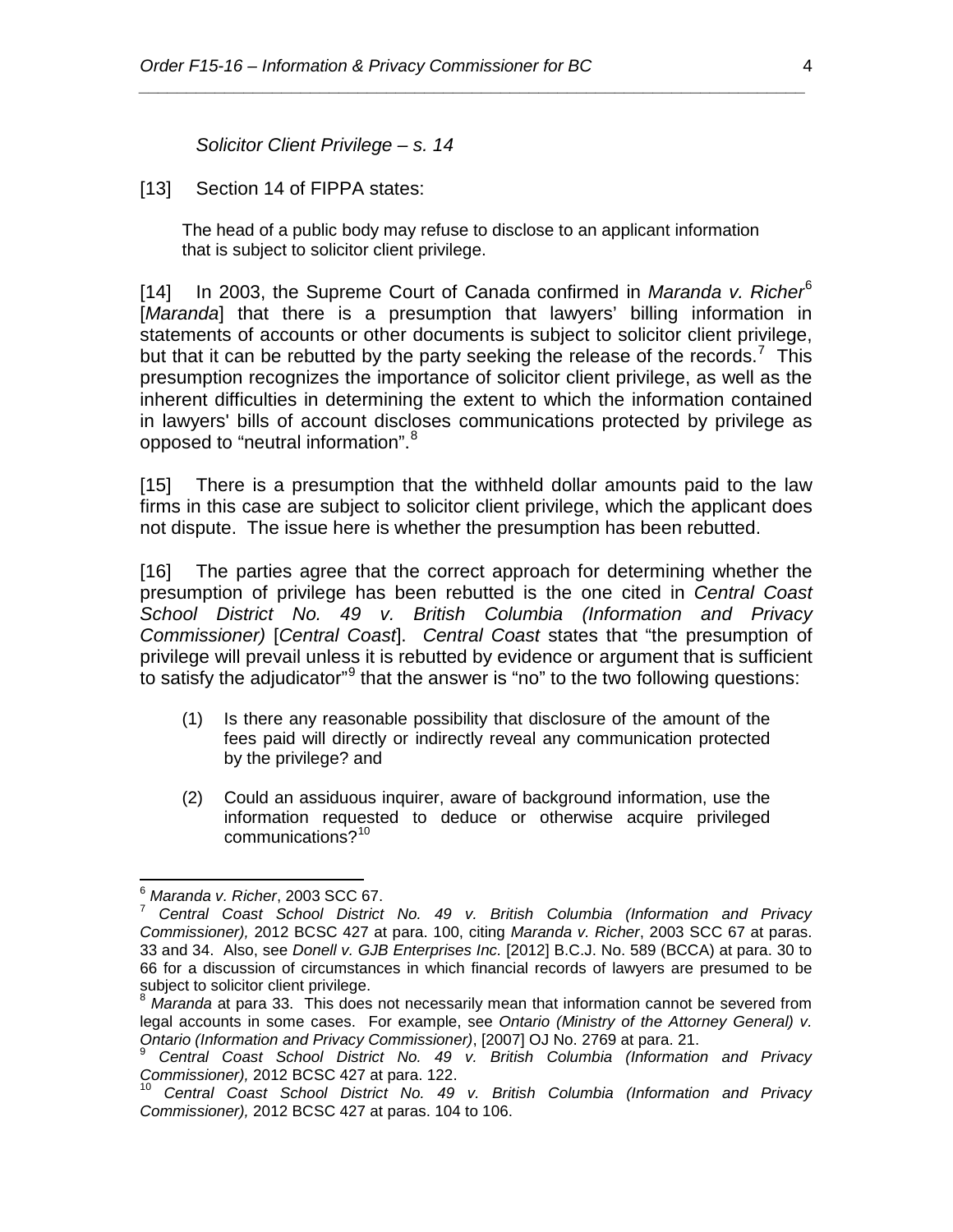[17] I agree this is an appropriate test and will apply it here.

[18] The parties disagree about whether the two-part test is met for the withheld information in this case. The Agency's position is that the answer is "yes" to each of the questions above, while the applicant submits that the answer to each is "no".

*\_\_\_\_\_\_\_\_\_\_\_\_\_\_\_\_\_\_\_\_\_\_\_\_\_\_\_\_\_\_\_\_\_\_\_\_\_\_\_\_\_\_\_\_\_\_\_\_\_\_\_\_\_\_\_\_\_\_\_\_\_\_\_\_\_\_\_\_\_\_*

[19] The applicant's position is that the withheld information is not specific enough to reveal communications protected by privilege, or to be used to deduce or otherwise acquire privileged communications. In support of this position, he cites a number of examples of public bodies disclosing the total amount paid to specified law firms in specific fiscal years.<sup>[11](#page-4-0)</sup>

[20] The Agency submits the presumption that solicitor client privilege applies to the withheld information has not been rebutted, so it should be exempt from disclosure. It submits that the information could easily be used to deduce privileged communications, and its disclosure would therefore directly or indirectly reveal communications protected by privilege. In support of its position, the Agency relies on Order F13-03, a case involving legal accounts in which Adjudicator Barker stated that "even if dollar amounts were disclosed in isolation, there is a reasonable possibility that this information would reveal communication protected by solicitor-client privilege."<sup>[12](#page-4-1)</sup>

[21] A number of different courts and tribunals have dealt with the issue of legal invoices and payments. For example, in Order F13-03 it was determined that solicitor client privilege applied to legal invoices, including the part of those invoices stating the total cost of the legal service. [13](#page-4-2) In that case, the applicant was a former employee whose responsibilities had included tracking disputes for the public body, liaising with the review board that these disputes related to, and participating in mediations. It was determined that the applicant could deduce or otherwise acquire privileged communications due to his knowledge of the public body.

[22] Similarly, in Order F14-16 I determined that legal invoices from a law firm to the Agency, and proofs of the Agency's payments, were subject to solicitor client privilege. In that order, the invoices contained dates and descriptive information of the legal services rendered. Further, the Agency had already disclosed part of an email in which the Agency communicated instructions to its lawyer to provide specified legal services for a previously agreed price.<sup>[14](#page-4-3)</sup> The only part of the email that had not been disclosed to the applicant was the agreed

<span id="page-4-1"></span><span id="page-4-0"></span><sup>&</sup>lt;sup>11</sup> Applicant's initial submissions at paras. 15 to 19.<br><sup>12</sup> Order F13-03, 2013 BCIPC No. 3 (CanLII) at para. 16. <sup>13</sup> Order F13-03, 2013 BCIPC No. 3. <sup>14</sup> This severed email was the record at issue in Order F14-15.

<span id="page-4-2"></span>

<span id="page-4-3"></span>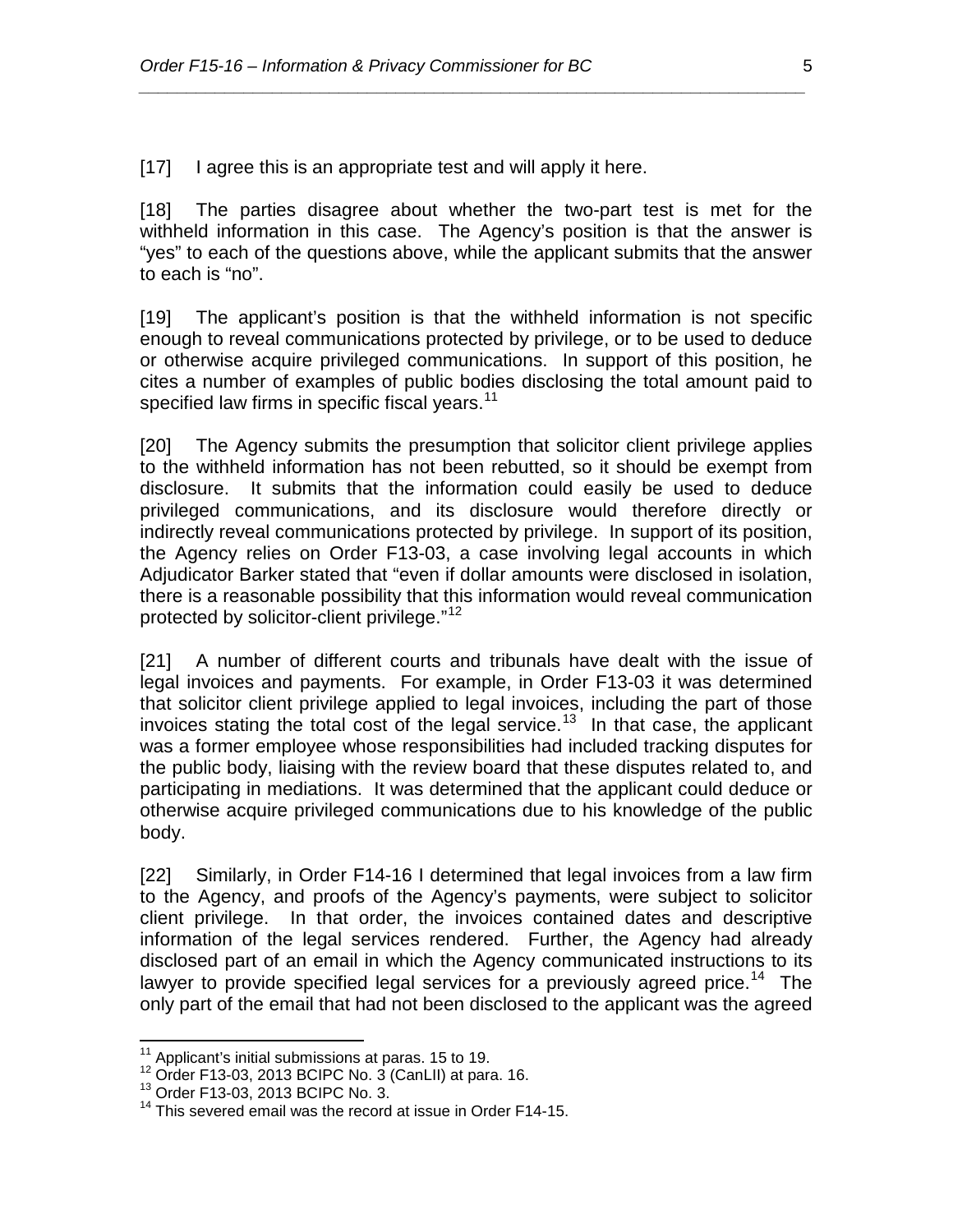price. In that case, the applicant could have used the legal invoices and proofs of payment, in combination with the portions of the email that had already been disclosed to the applicant, to deduce privileged communications.<sup>[15](#page-5-0)</sup>

*\_\_\_\_\_\_\_\_\_\_\_\_\_\_\_\_\_\_\_\_\_\_\_\_\_\_\_\_\_\_\_\_\_\_\_\_\_\_\_\_\_\_\_\_\_\_\_\_\_\_\_\_\_\_\_\_\_\_\_\_\_\_\_\_\_\_\_\_\_\_*

[23] However, the facts in this inquiry are different, and the records are summary documents that do not contain the specific details found in Orders F13-03 and F14-16. The information in dispute here is the aggregate totals of legal expenses paid to different law firms in specified fiscal years with no descriptions, pricing breakdowns or specific date ranges for legal services.

[24] In *Central Coast*, one of the records at issue was a two page document titled "G/L Account Summary", which – as here – contained legal fee information. In that case, an adverse litigant was requesting the information from the public body in relation to ongoing legal proceedings. The fact that the information related to ongoing litigation was significant, as previous cases have discussed how an assiduous inquirer may be able to reasonably discern information from the total of interim fees, such as (among other things): the state of a party's preparation for trial; whether the expense of expert opinion evidence had been incurred; and whether the amount of the fees indicated only minimal expenditure, thus showing an expectation of compromise or capitulation. [16](#page-5-1) The Court determined that solicitor client privilege applied to this record. However, unlike *Central Coast*, the issue in this case before me does not relate to interim legal fees for ongoing litigation.

[25] Since *Maranda*, there have also been cases where the total amounts of legal fees were determined to not be subject to solicitor client privilege.

[26] For example, *Ontario (Ministry of the Attorney General) v. Ontario (Information and Privacy Commissioner)*[17](#page-5-2) was a judicial review of a decision in which an adjudicator ordered the Ontario Ministry of the Attorney General to disclose the amounts it invoiced for the legal services it provided to two public bodies regarding two specific disputes because the information was not subject to solicitor client privilege. The Court upheld the order because the presumption of privilege was rebutted, noting that the only information that was ordered disclosed consisted of amounts with no corresponding dates or descriptive information.

[27] Ontario Order MO-2294<sup>[18](#page-5-3)</sup>, upheld on judicial review<sup>[19](#page-5-4)</sup>, addressed a request for the total dollar figures of legal invoices in relation to named

<span id="page-5-0"></span><sup>&</sup>lt;sup>15</sup> Order F14-16 was issued in conjunction with Order F14-15.

<span id="page-5-1"></span><sup>&</sup>lt;sup>16</sup> *Central Coast at para.* 133 citing *Municipal Insurance Assn. of British Columbia* (1996), 143<br>D.L.R. (4th) 134 (S.C.) at para. 49.<br><sup>17</sup> Ontario (Ministry of the Atternation)

<span id="page-5-2"></span>[D.L.R. \(4th\) 134](https://www.lexisnexis.com/ca/legal/search/runRemoteLink.do?A=0.1594556942349198&bct=A&service=citation&risb=21_T21315658397&langcountry=CA&linkInfo=F%23CA%23DLR4%23vol%25143%25sel1%251996%25page%25134%25year%251996%25sel2%25143%25decisiondate%251996%25) (S.C.) at para. 49. <sup>17</sup> *Ontario (Ministry of the Attorney General) v. Ontario (Information and Privacy Commissioner)*, [2007] O.J. No. 2769.<br><sup>18</sup> Ontario Order MO-2294, [2008] O.I.P.C. No. 62.

<span id="page-5-4"></span><span id="page-5-3"></span><sup>&</sup>lt;sup>19</sup> Waterloo (City) v. Cropley, 2010 ONSC 6522.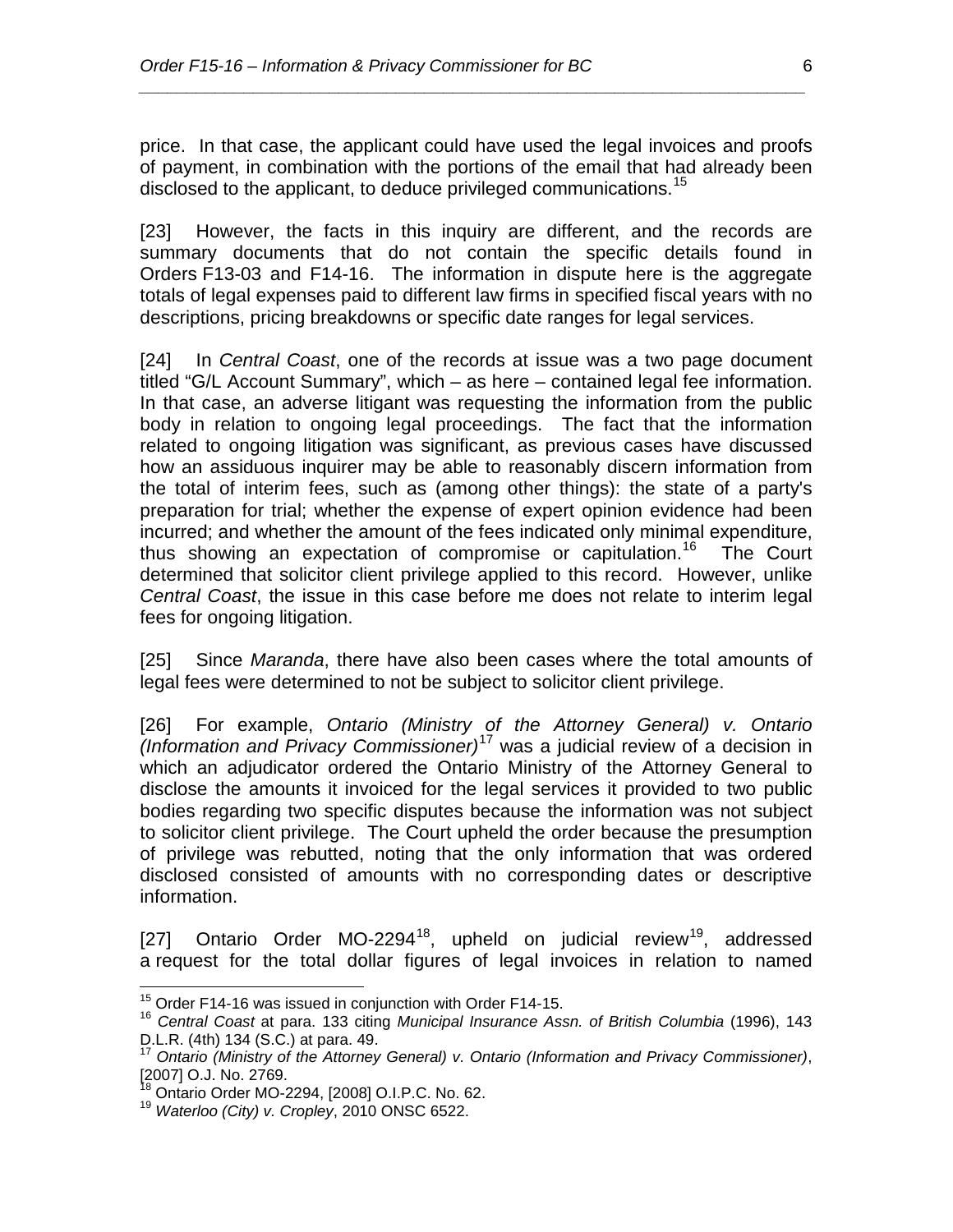businesses and individuals over a specified period of time. In that case, it was determined that this information was "neutral information" (i.e. information that does not reveal anything in the nature of a privileged communication), $^{20}$  $^{20}$  $^{20}$  so the presumption of privilege was rebutted. Moreover, in Ontario Order MO-2601, which related to the same litigation as Order MO-2294, it was determined that solicitor client privilege did not apply to a one-page record created by the public body that set out a single figure representing the total amount of fees it had been charged in connection with four legal actions. $21$  In reaching this conclusion, Adjudicator Higgins determined that disclosure of the gross billing amount, by itself, would not disclose anything confidential about solicitor client communications, noting that the information at issue was a single dollar figure for legal expenses relating to four different lawsuits covering a substantial period of time (almost 4 years). $<sup>2</sup>$ </sup>

*\_\_\_\_\_\_\_\_\_\_\_\_\_\_\_\_\_\_\_\_\_\_\_\_\_\_\_\_\_\_\_\_\_\_\_\_\_\_\_\_\_\_\_\_\_\_\_\_\_\_\_\_\_\_\_\_\_\_\_\_\_\_\_\_\_\_\_\_\_\_*

[28] Further, Alberta Order F2007-014 $^{23}$  $^{23}$  $^{23}$  involved accounts for legal services from the law firm Bennett Jones to a public body in relation to complaints the public body made to the Law Society about the applicant. In that case, it was determined that solicitor client privilege did not apply to the total amount of these accounts, the Bennett Jones letterhead, and the name and address of the public body because this information would not enable the applicant to acquire privileged communications. In reaching this conclusion, Adjudicator Cunningham stated the following:

**54** Having reviewed the information in the bills of account, I am satisfied that disclosing the total amount due, the firm letterhead, and the name and address of the Public Body from each bill of account would not enable the Applicant to acquire privileged communications. Disclosing this information will reveal that the law firm acted on behalf of the Public Body and the amount it billed for its services. That the law firm of Bennett Jones was retained by the Public Body was already known to the Applicant, as the law firm, at the direction of its client, represented the Public Body in its complaint against the Applicant. Any privilege attaching to the fact that the Public Body retained the law firm to represent it in proceedings before the Law Society was effectively waived when the law firm openly represented the Public Body before the Law Society at the direction of its client. Further, the fact that the Public Body retained the law firm was confirmed by the Public Body when it responded to the Applicant's access request. As the Applicant will not receive information relating to the dates of the bills of account, the services provided, or the individual lawyers providing the services, the total amount billed by the law firm remains neutral information from which the Applicant will be unable

<span id="page-6-0"></span> $20$  See Ontario Order PO-2484, [2006] O.I.P.C. No. 111 at para. 68 for this explanation about neutral information.<br><sup>21</sup> Ontario Order MO-2601, [2011] O.I.P.C. No. 25.

<span id="page-6-2"></span><span id="page-6-1"></span><sup>22</sup> Ontario Order MO-2601, [2011] O.I.P.C. No. 25 at para. 37.<br><sup>23</sup> Alberta Order F2007-014, [2008] A.I.P.C.D. No. 72.

<span id="page-6-3"></span>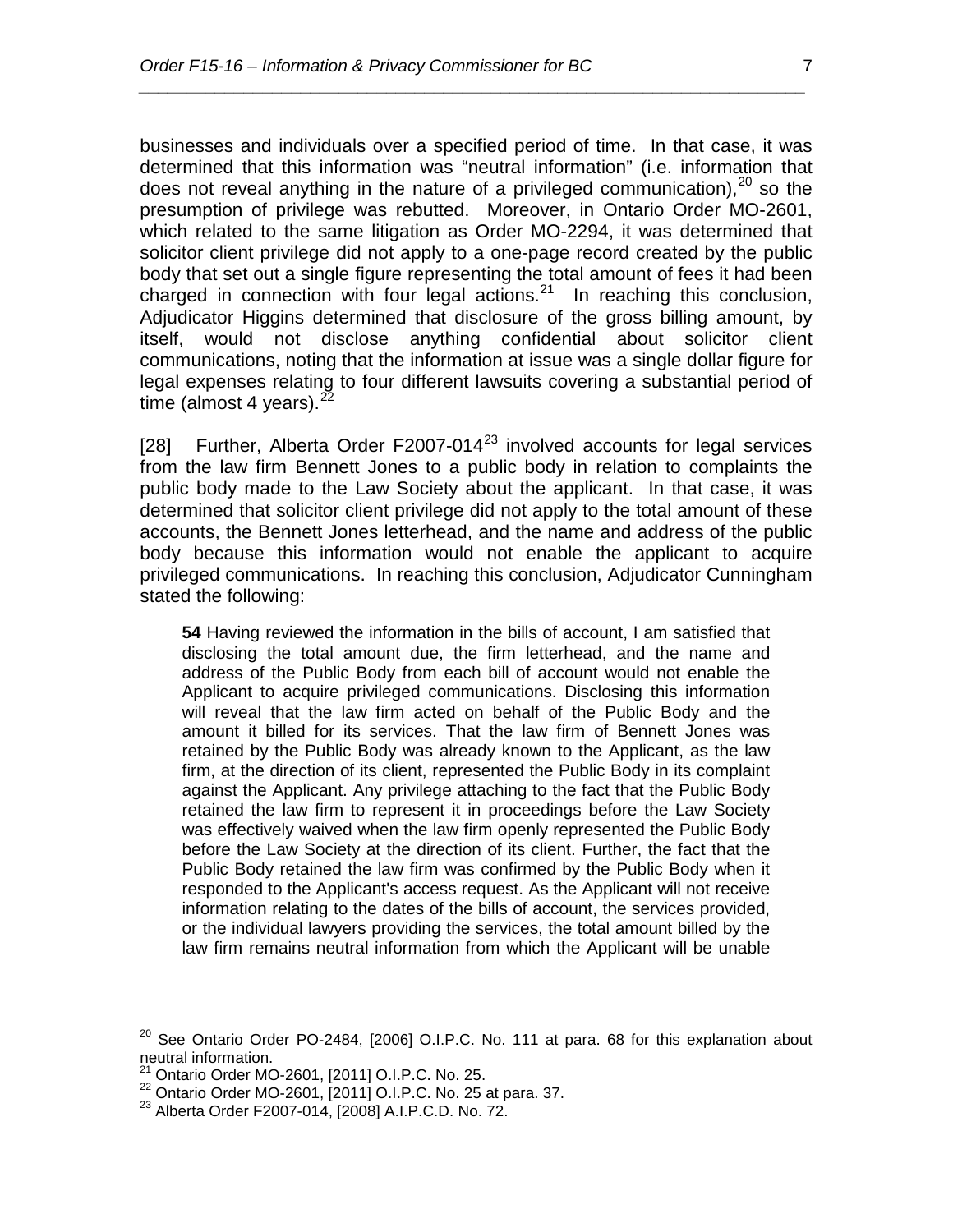to glean information about advice received from counsel or the legal strategies employed by the Public Body.<sup>[24](#page-7-0)</sup>

*\_\_\_\_\_\_\_\_\_\_\_\_\_\_\_\_\_\_\_\_\_\_\_\_\_\_\_\_\_\_\_\_\_\_\_\_\_\_\_\_\_\_\_\_\_\_\_\_\_\_\_\_\_\_\_\_\_\_\_\_\_\_\_\_\_\_\_\_\_\_*

[29] These cases demonstrate that determining whether the presumption that legal fees are subject to solicitor client privilege has been rebutted turns on the circumstances of the case.

[30] For the information at issue in this case, the Agency submits the withheld information summarizes privileged communication between the Agency and its solicitors. It states that the withheld information:

…contains, among other things, the total professional fees for legal services rendered, the date range during which legal services were provided, the date range during which of the fees were paid, the approximate number of hours spent providing legal services, and the identity of the lawyer or law firm providing the legal services. $25$ 

[31] I do not agree with the Agency's characterization of what the withheld information discloses. The records contain the identities of law firms that the Agency paid at least \$10,000 for legal services in the requested fiscal years. They also state a lump sum total the Agency paid to each firm in a given fiscal year, which is presumably comprised of legal fees, taxes and disbursements. The information does not disclose whether one or more lawyers provided these legal services, how the rates were calculated (i.e., by specific hourly rate(s), a fixed fee or another method), or what matter(s) the legal services relate to. Even if it were publicly known that a law firm provided the Agency with legal services for one specific matter, the firm may have also provided other legal services.

[32] Moreover, in my view, the withheld information does not disclose the date range during which legal services were provided. While the fact that the Agency paid \$10,000 to a law firm for legal services in a given year strongly suggests that the law firm provided legal services in that year, the fiscal year when the services were provided could be different than the year the Agency actually paid for those services. Further, it is not possible to discern the precise date ranges for which legal services were provided because the lists are not detailed, including that the lump sum payment amount is only identified by the fiscal year rather than the specific date(s) of the payments. Moreover, given that the records only list law firms that were paid \$10,000 or more in a given fiscal year, the records do not disclose whether the legal services were provided over a period of a few days or weeks, an entire year or multiple years. For example, a law firm could have been providing ongoing legal services to the Agency during the entire requested period, and it would not be listed in either record if it was not

<span id="page-7-1"></span><span id="page-7-0"></span><sup>&</sup>lt;sup>24</sup> Alberta Order F2007-014, [2008] A.I.P.C.D. No. 72 at paras. 53 and 54.<br><sup>25</sup> Applicant's initial submissions at para. 15 citing the Affidavit of M. Schwan at para. 11.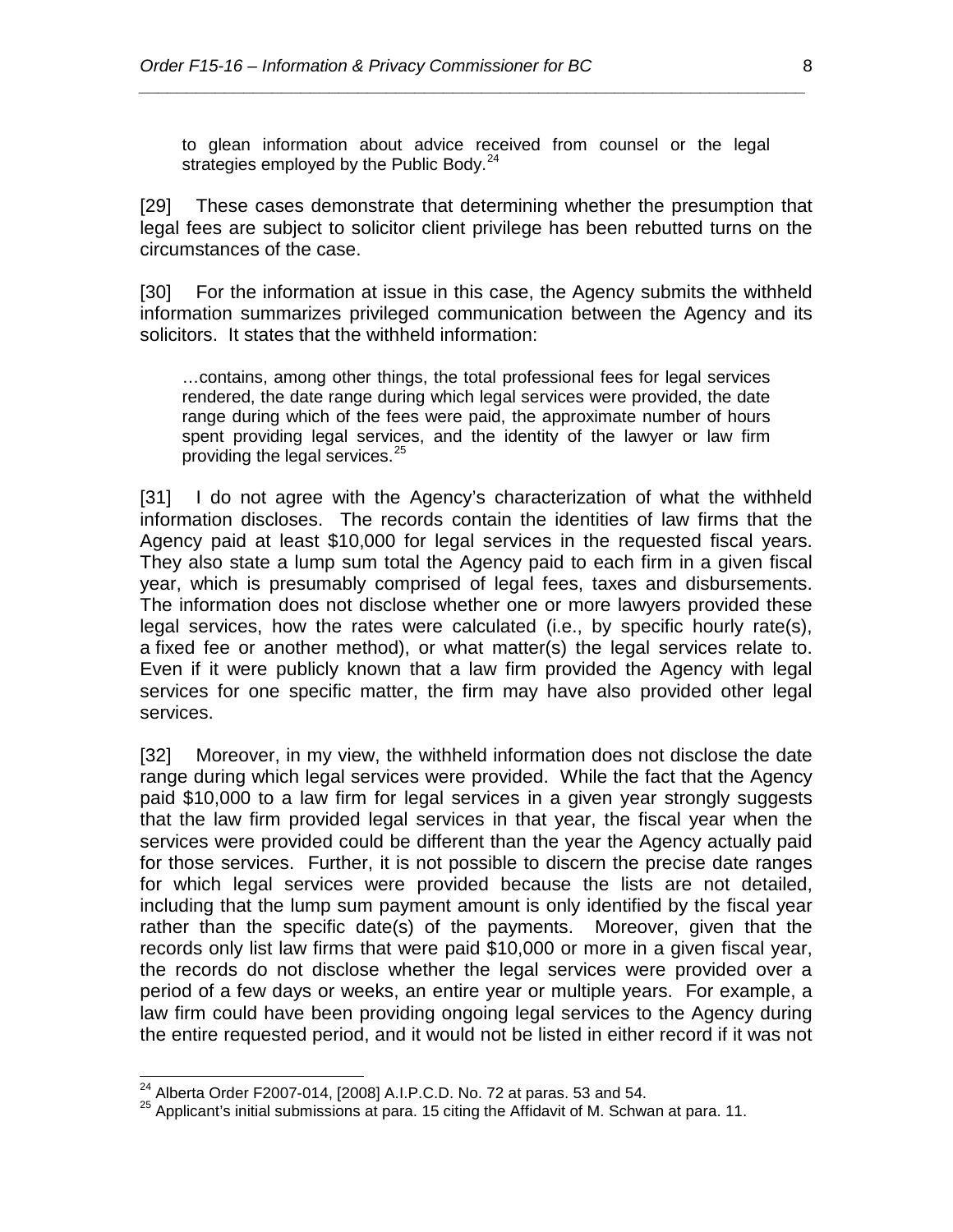paid at least \$10,000 in either year. Moreover, it would only be on one of the lists if it was only paid at least \$10,000 in one year. For these reasons, the precise date ranges for legal services would not be revealed by disclosing the information that is at issue.

*\_\_\_\_\_\_\_\_\_\_\_\_\_\_\_\_\_\_\_\_\_\_\_\_\_\_\_\_\_\_\_\_\_\_\_\_\_\_\_\_\_\_\_\_\_\_\_\_\_\_\_\_\_\_\_\_\_\_\_\_\_\_\_\_\_\_\_\_\_\_*

[33] The applicant questions why the Agency is withholding the identities of law firms who the Agency paid, considering that the Agency's (now former) CEO and Registrar already disclosed to him the identities of law firms who represented the Agency in 2012. The applicant subsequently wrote and published an article listing the names of the firms, which he provided as evidence in this inquiry. The Agency did not dispute this evidence, or provide specific evidence that demonstrates why the identities of the law firms are subject to solicitor client privilege.

[34] I accept the applicant's evidence that the Agency has already told him a list of law firms who represented the Agency. Moreover, the identities of at least some of the lawyers and law firms who represented the Agency are publicly known because they represented the Agency in public proceedings. In my view, to the extent this identity information may have been privileged at one time, the privilege has effectively been waived.<sup>26</sup> I find that the names of the law firms are not subject to solicitor client privilege.<sup>[27](#page-8-1)</sup>

[35] Turning to the amounts paid by the Agency, the information in dispute is the lump sum amounts the Agency paid each law firm in a given fiscal year. This is not a case like Orders F14-15 and F14-16, where disclosure of fee information could be used to deduce privileged communications such as an agreed legal fee. The total amount of legal fees here is neutral information that does not directly or indirectly reveal any communication protected by the privilege.

[36] In this case, even if the applicant or another assiduous inquirer knew that a specific law firm provided legal services for a specific dispute, they would not know that the aggregate amount paid solely relates to that specific dispute, since the firm may have provided legal services for more than one matter or dispute. Moreover, even if an assiduous inquirer was able to discern that all of the payments to a law firm related to one specific dispute, this would not directly or indirectly reveal privileged communications. For example, it would not reveal the Agency's instructions to its legal counsel, details about what legal work was completed, litigation strategies, whether specific expenses were incurred, or other communications protected by solicitor client privilege.

<span id="page-8-0"></span> $^{26}$  See Alberta Order F2007-014, [2008] AIPCD No. 72 at para. 54. Also see, for example, Order F14-15 at paras. 13 to 15 for a discussion of waiver.

<span id="page-8-1"></span> $27$  Disclosure of the identity information would also reveal that these firms were paid \$10,000 or more in the specified fiscal year(s). However, in my view, disclosure of this information does not make the identity information subject to solicitor client privilege in this case for the reasons and conclusions made in this order below with respect to the exact amounts paid, and due to the fact that this information conveys even less information than the exact payment information.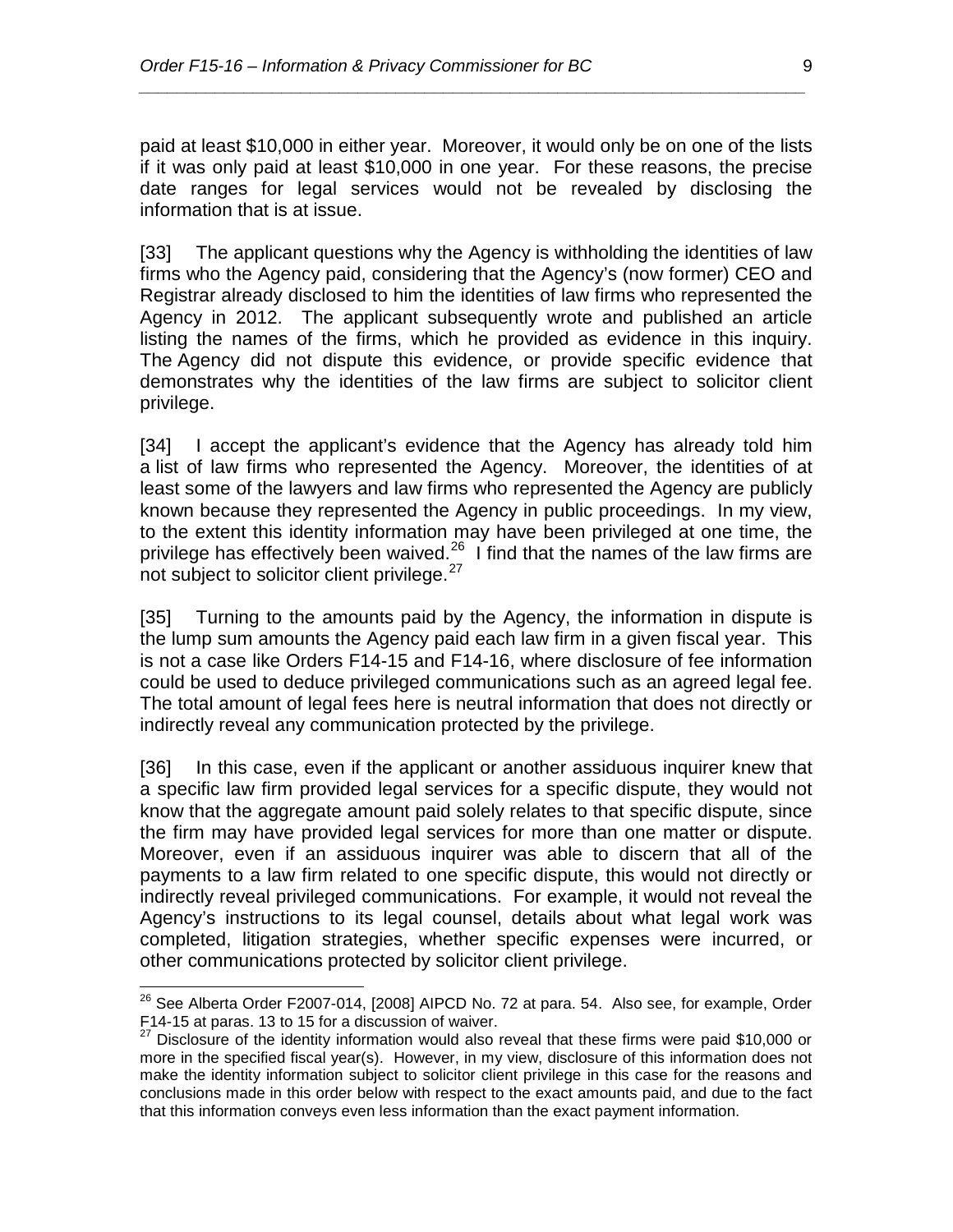[37] Moreover, while the applicant is an assiduous observer who is knowledgeable about the Agency's legal disputes due to the inquiries he has made and the information he has gathered, I find that disclosure of the information at issue would not enable him or another assiduous inquirer to deduce or otherwise acquire privileged communications. The information at issue in this case is neutral information that is insufficiently detailed to disclose privileged communications, even when combined with background information that is known by  $-$  or could be acquired by  $-$  an assiduous inquirer.

*\_\_\_\_\_\_\_\_\_\_\_\_\_\_\_\_\_\_\_\_\_\_\_\_\_\_\_\_\_\_\_\_\_\_\_\_\_\_\_\_\_\_\_\_\_\_\_\_\_\_\_\_\_\_\_\_\_\_\_\_\_\_\_\_\_\_\_\_\_\_*

[38] In summary, I find the presumption that disclosure of the withheld information is subject to solicitor client privilege has been rebutted. I reach this conclusion because there is no reasonable possibility that disclosure of the law firm identity information and the lump sum amounts paid by the Agency will directly or indirectly reveal any communication protected by the privilege, or that an assiduous inquirer, aware of background information, could use the information requested to deduce or otherwise acquire privileged communications.

## *Fairness / Multiple Requests by the Applicant*

[39] As previously stated, the Agency submits that requiring it to disclose summarized information of what was determined to be privileged in Orders F14-15 and F14-16 is an unfair and inappropriate attempt to circumvent those earlier decisions. It also submits that it was required to create the record at issue under FIPPA, and that ordering its disclosure would circumvent the legislated and common law rules surrounding privilege.

[40] In my view, the fact that the Agency created the records at issue for the purpose of responding to the applicant's request does not change whether the information is exempt from disclosure under s. 14 of FIPPA. In determining whether solicitor client privilege applies to a record, there is ordinarily no meaningful distinction between a record that pre-dates the request for records and one that was created in response to a FIPPA request.<sup>[28](#page-9-0)</sup>

[41] With respect to the Agency's assertion that this access request was an attempt to circumvent Orders F14-15 and F14-16, as I have already noted the records and information at issue here are different. While I agree with the Agency that it is unfortunate the applicant has made multiple requests for similar types of information, concluding that solicitor client privilege does not apply to the withheld information in this case does not circumvent Orders F14-15 and F14-16, or circumvent or derogate the rules of solicitor client privilege. Each case is decided on its merits, and I find that the information at issue here is not subject to solicitor client privilege.

<span id="page-9-0"></span> <sup>28</sup> See *Ontario (Ministry of the Attorney General) v. Ontario (Information and Privacy Commissioner)*, [2007] OJ No. 2769 at para. 21.